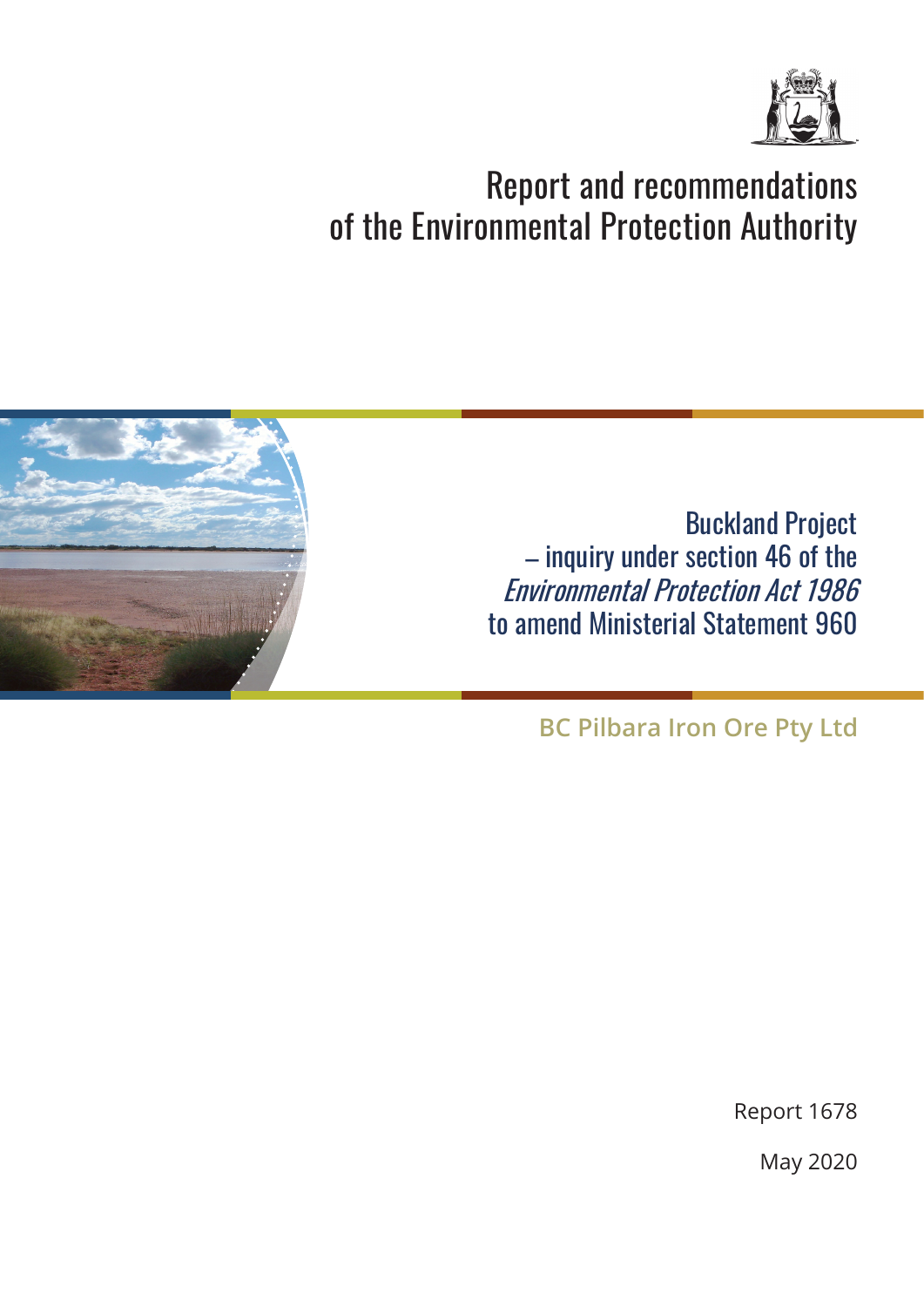### **Inquiry under section 46 of the** *Environmental Protection Act 1986*

The Minister for Environment has requested that the Environmental Protection Authority (EPA) inquire into and report on the matter of changing the implementation condition 3 (Time Limit for Proposal Implementation) of Ministerial Statement 960 relating to the Buckland Project.

Section 46(6) of the *Environmental Protection Act 1986* requires the EPA Report to include:

- (a) a recommendation on whether or not the implementation conditions to which the inquiry relates, or any of them, should be changed
- (b) any other recommendations that it thinks appropriate.

The following is the EPA's report to the Minister pursuant to s. 46(6) of the *Environmental Protection Act 1986*.

Dr Tom Hatton Chairman

27 May 2020

ISSN 1836-0483 (Print) ISSN 1836-0491 (Online) Assessment No. 2243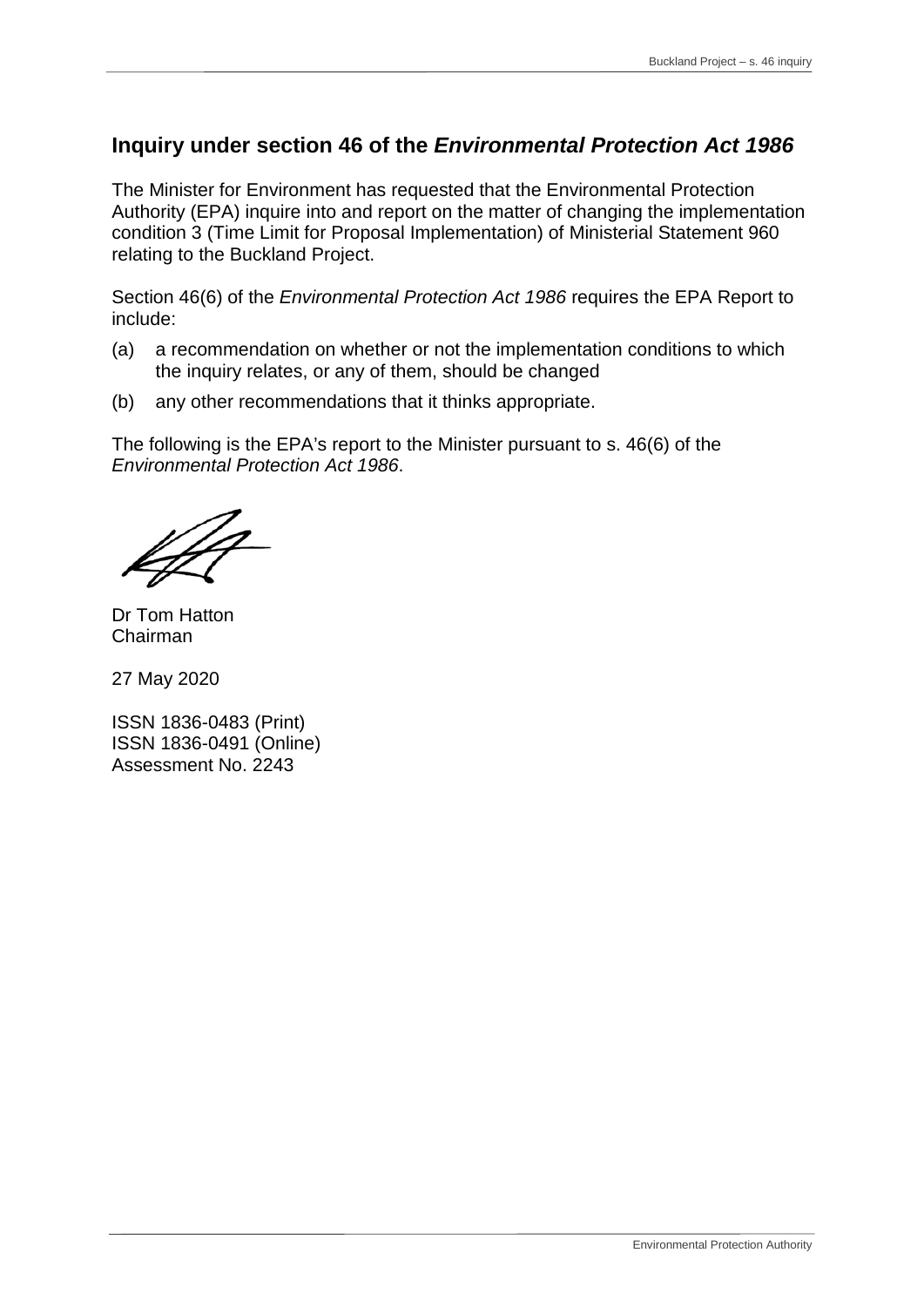## Contents

| 3.                                                                 |  |  |  |  |
|--------------------------------------------------------------------|--|--|--|--|
| 4.                                                                 |  |  |  |  |
|                                                                    |  |  |  |  |
|                                                                    |  |  |  |  |
|                                                                    |  |  |  |  |
|                                                                    |  |  |  |  |
| Appendix 1: Identified Decision-Making Authorities and recommended |  |  |  |  |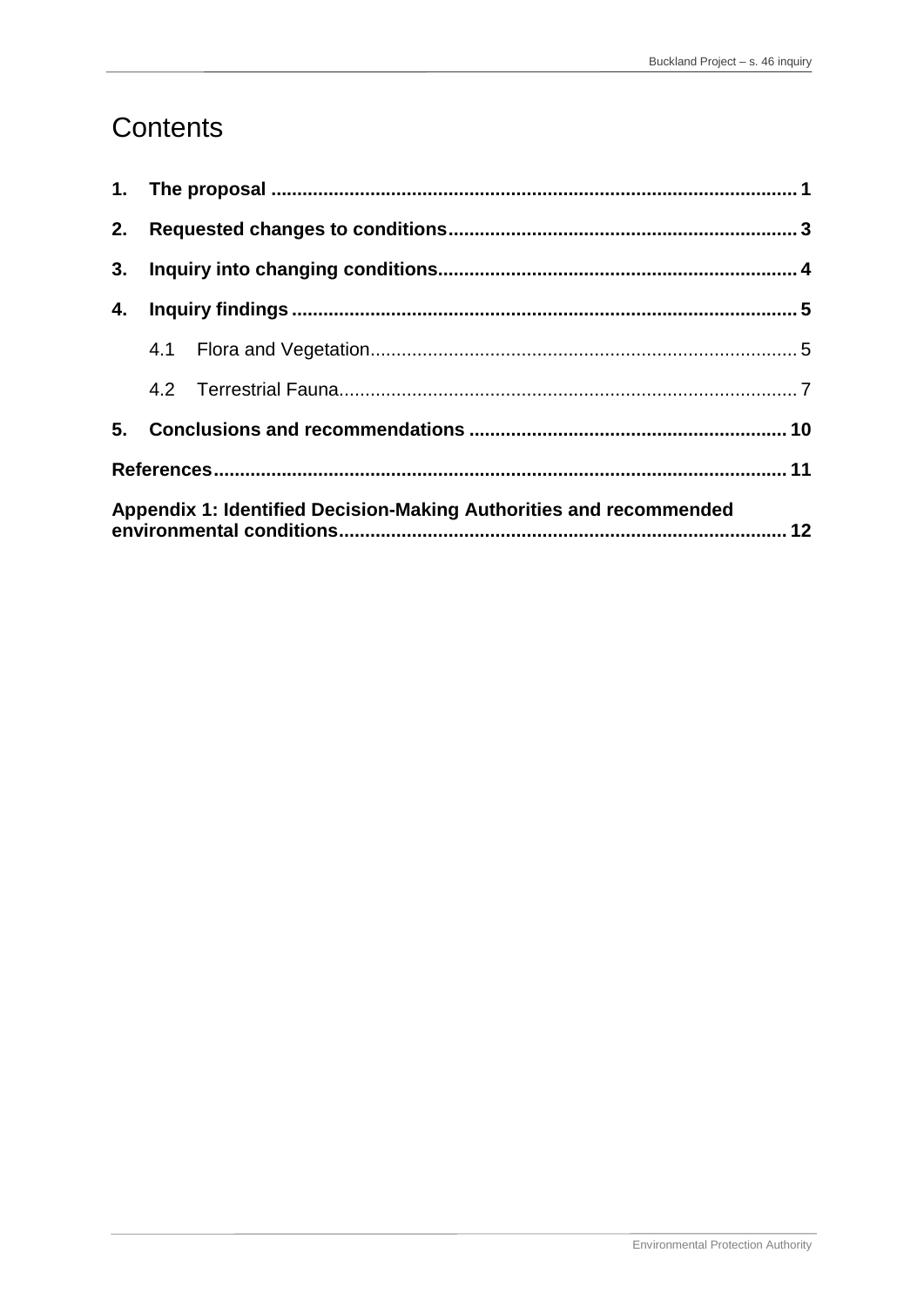# <span id="page-3-0"></span>**1. The proposal**

The Buckland Project is to develop and operate an iron ore mine, processing facilities and supporting infrastructure, and a 176 km haul road from the mine site to the customer delivery point near Cape Preston. The proposal includes mining below the watertable at Bungaroo South with associated dewatering of the aquifer. The proposal is located about 45 kilometres (km) south-southeast of Pannawonica in the Shire of Ashburton The proponent for the proposal is BC Pilbara Iron Ore Pty Ltd.

The Environmental Protection Authority (EPA) assessed the proposal at the level of Assessment on Proponent Information (API), and published its report in December 2013 (Report 1496). In this report, the EPA considered the following key environmental factors required detailed evaluation in its Report and Recommendations to the Minister for the Environment:

- Inland Waters Environmental Quality
- Hydrological Processes
- Flora and Vegetation
- Terrestrial Fauna
- Offsets (Integrating Factor).

In applying the EPA *Statement of Environmental Principles, Factors and Objectives* (EPA 2020b) these factors are now represented by:

- Inland Waters
- Flora and Vegetation
- Terrestrial Fauna.

The EPA concluded in Report 1496 that the proposal could be managed to meet the EPA's environmental objectives, provided the proposal is implemented consistent with the EPA's recommended conditions.

The then Minister for Environment approved the proposal for implementation, subject to the implementation conditions of Ministerial Statement (MS) 960 (12 February 2014).

The proposal was also referred to the Australian Government Department of Sustainability, Environment, Water, Population and Communities (DSEWPaC) for a decision as to whether it was a 'controlled action' under the *Environment Protection and Biodiversity Conservation Act 1999* (EPBC Act). The proposal was determined to be 'not a controlled action if undertaken in a particular manner', with the referral decision outlining measures that must be taken to avoid significant impacts on listed threatened species and communities (EPBC 2013/6867; DSEWPaC 2013)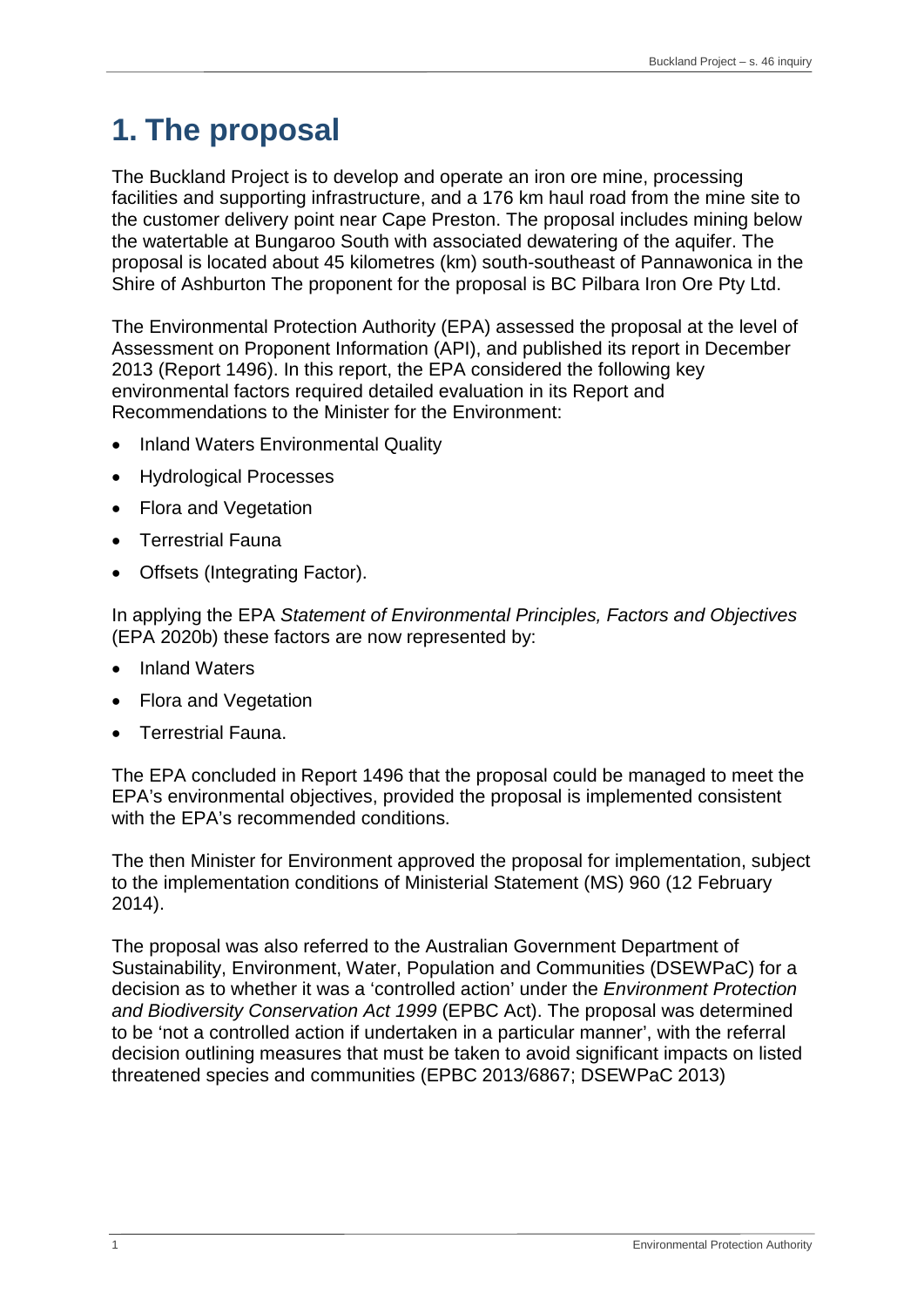### **Previously approved changes to the proposal or conditions**

Changes to the proposal were approved under s. 45C of the *Environmental Protection Act 1986* (EP Act) on 21 September 2015 (Attachment 1 to MS 960). The changes moved the location of the mine village, increased the clearing within the mine development envelope by 48 hectares (ha), added a Central Services Facility requiring 71 ha of clearing, and increased the clearing for the haul road from 1,400 ha to 1,434 ha.

There have been no changes to the implementation conditions applying to the proposal since the issue of MS 960.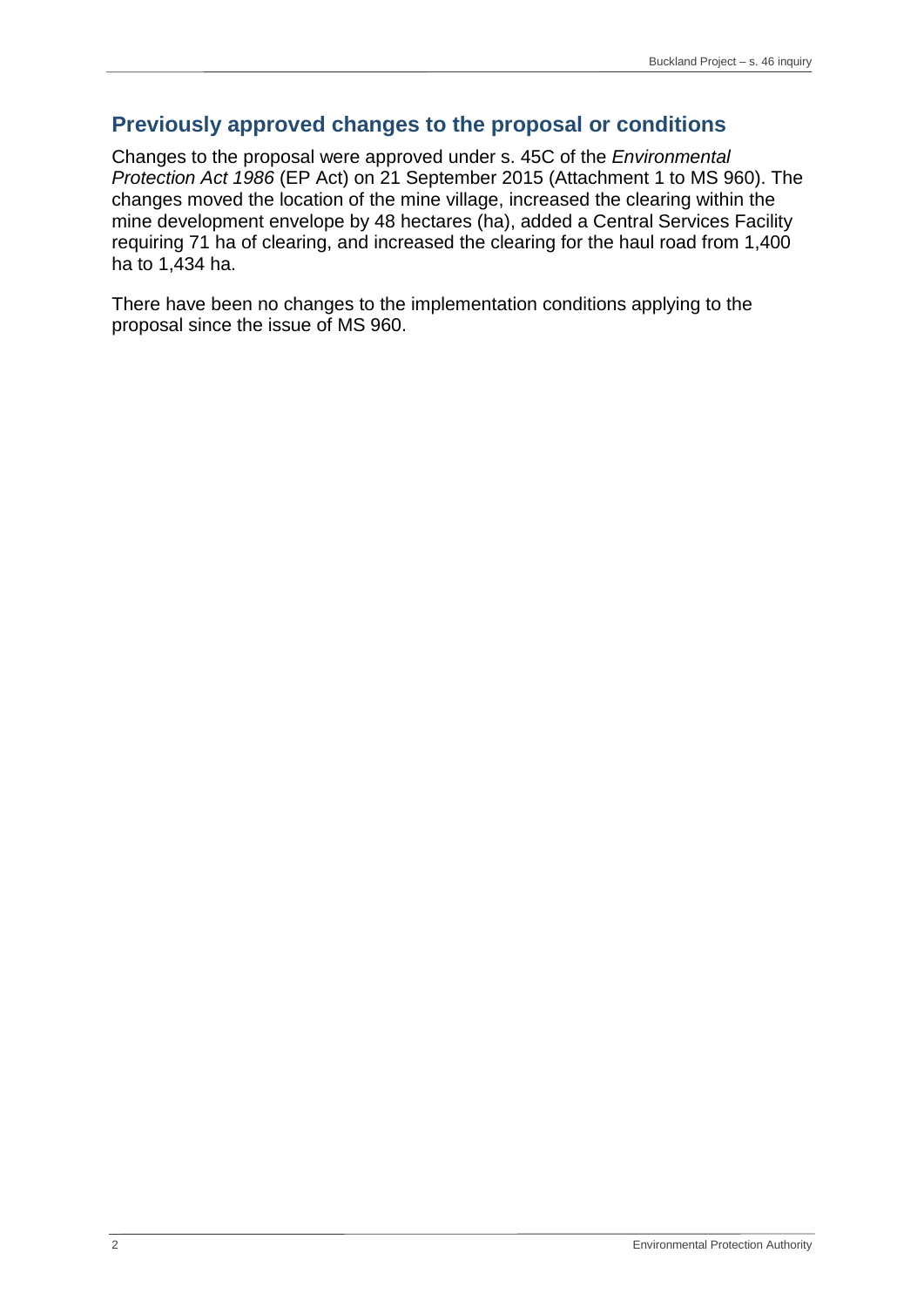## <span id="page-5-0"></span>**2. Requested changes to conditions**

Condition 3-1 of MS 960 states that the proponent shall not commence implementation of the proposal after the expiration of five years from the date of the statement (being 12 February 2014) and that any commencement within that fiveyear period must be substantial.

Condition 3-2 of MS 960 states that any commencement of implementation of the proposal, within five years of the date of the statement, must be demonstrated as substantial by providing the CEO with written evidence, on or before the expiration of five years from the date of the statement.

The proponent has not yet substantially commenced implementation of the proposal. BCI Minerals Limited, on behalf of the proponent BC Pilbara Iron Ore Pty Ltd, requested changes to condition 3 (Time Limit for Proposal Implementation) in order to extend the authorised timeframe for substantial commencement of the proposal by five years, to 12 February 2024. The proponent has not proposed any changes to the proposal, or to any other conditions of MS 960.

In response to the proponent's request, the Minister for Environment requested that the EPA inquire into and report on the matter of changing the implementation conditions relating to the Buckland Project. This report satisfies the requirements of the EPA's inquiry.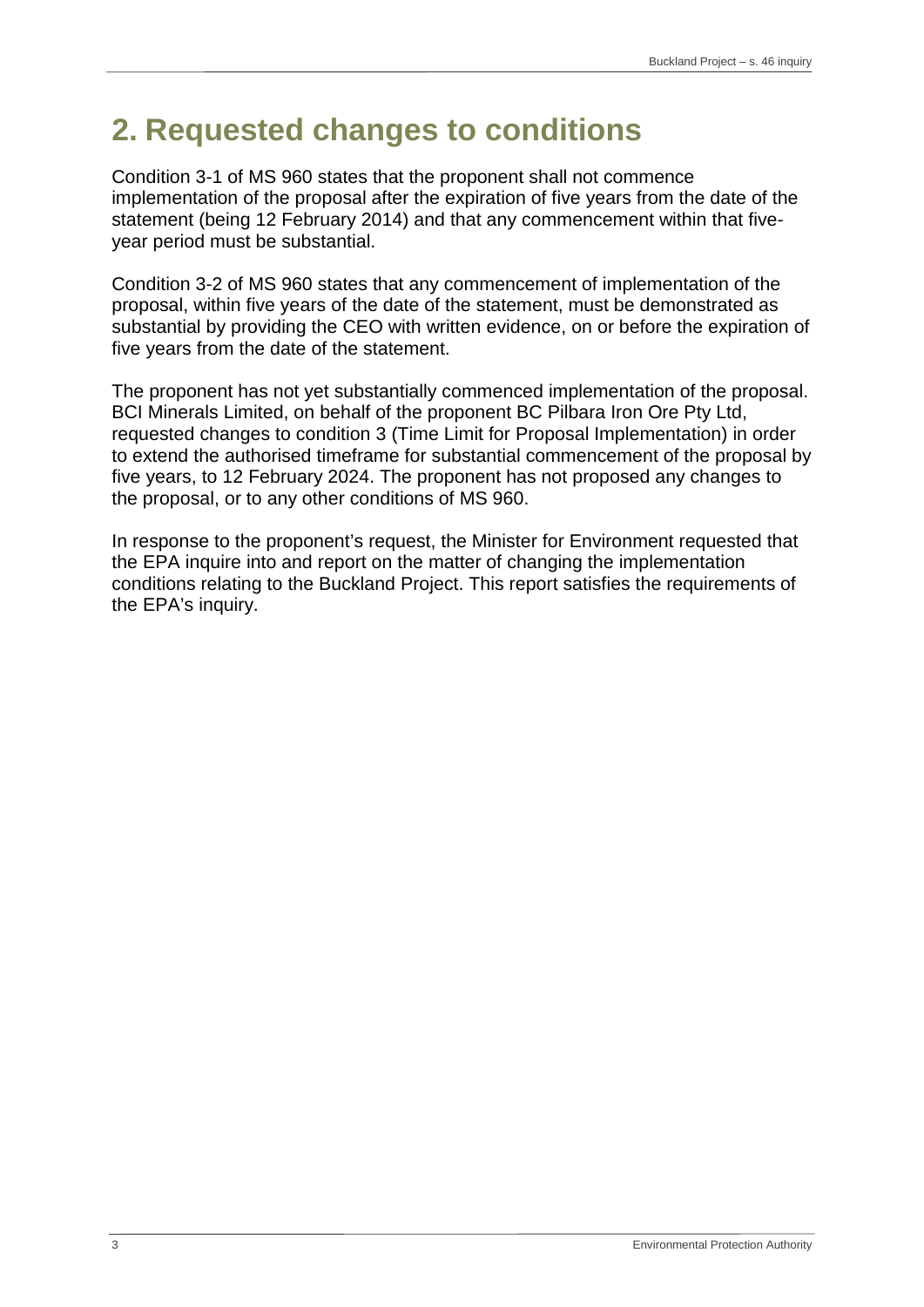# <span id="page-6-0"></span>**3. Inquiry into changing conditions**

The EPA typically recommends the Minister sets conditions on significant proposals that require them to be substantially commenced within a specified timeframe. Extending this timeframe requires the Minister to change the relevant conditions under s. 46 of the EP Act, and provides for the EPA to review and consider the appropriateness of the implementation conditions relating to the proposal.

The EPA has discretion as to how it conducts its inquiry. In determining the extent and nature of this inquiry, the EPA had regard to information such as:

- the currency of the EPA's assessment of the proposal (Report 1496)
- MS 960
- information provided by the proponent.

In conducting this inquiry, the EPA reviewed the information provided by the proponent and considered the original assessment of the proposal detailed in Report 1496. In considering whether it was appropriate to recommend an extension of the authorised timeframe for substantial commencement of the proposal, the EPA considered whether there was any change to, or new information relating to, the key environmental factors relevant to the proposal. The EPA also considered whether any new key environmental factors had arisen since its original assessment of the proposal.

In addition to the considering the above, the EPA has also considered:

- any changes in environmental, scientific or technological knowledge that may have arisen since the initial assessment.
- whether the proposal is being implemented using best practice and contemporary methods so that the EPA objectives for the key environmental factors are met.

## **EPA procedures**

The EPA followed the procedures in the *Environmental Impact Assessment (Part IV Divisions 1 and 2) Administrative Procedures 2016* (State of Western Australia 2016) and the *Environmental Impact Assessment (Part IV Divisions 1 and 2) Procedures Manual* (EPA 2020a).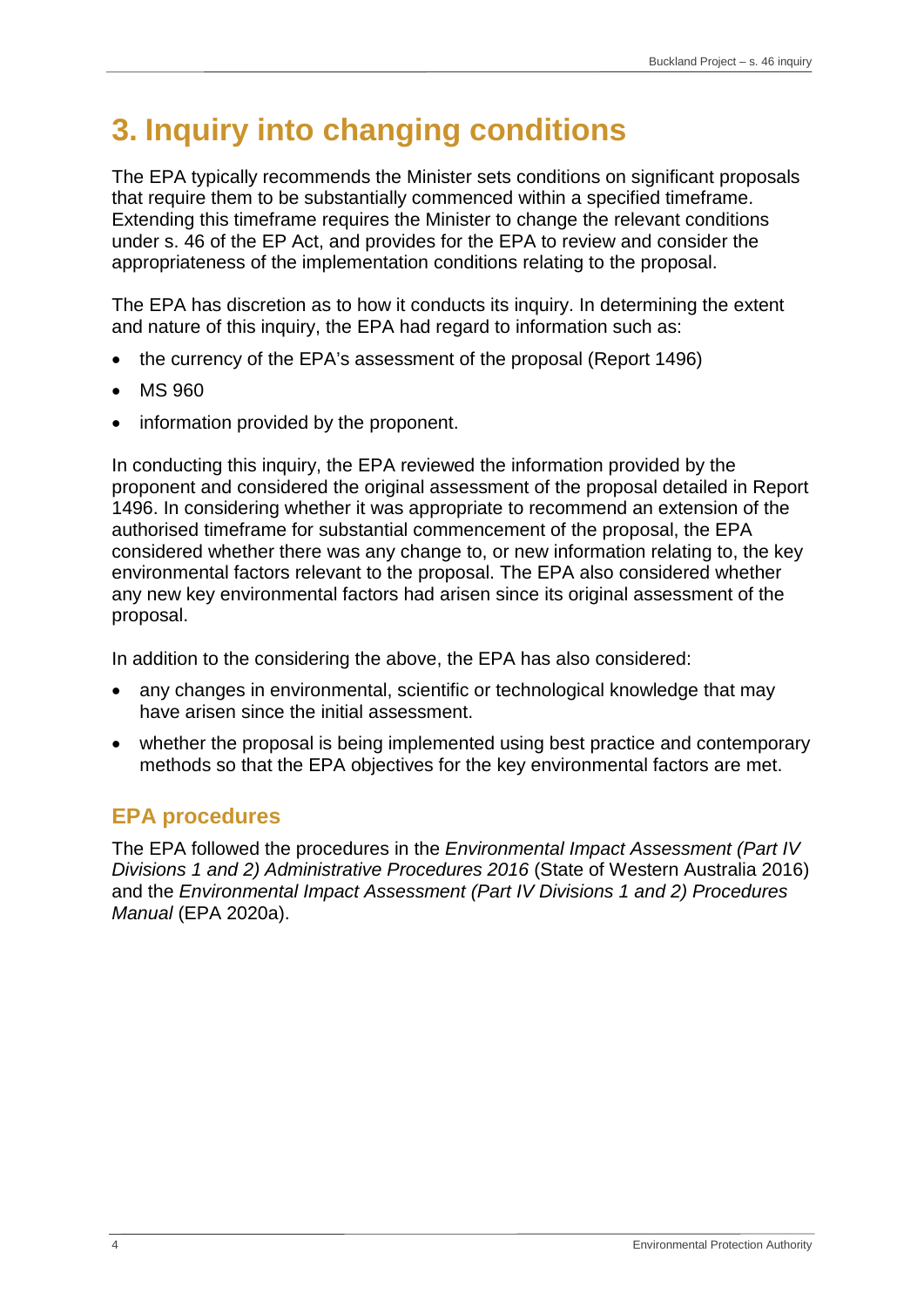# <span id="page-7-0"></span>**4. Inquiry findings**

The EPA considers that the following are the key environmental factors relevant to the change to conditions:

- Flora and Vegetation
- Terrestrial Fauna.

This determination is based on the length of time since the original biological surveys were conducted and the possibility that the conservation status of individual species may have changed in this period. The factor of Inland Waters is considered unlikely to have changed significantly since the issue of MS 960.

## **4.1 Flora and Vegetation**

The EPA's environmental objective for this factor is *to protect flora and vegetation so that biological diversity and ecological integrity are maintained.*

## **Conclusions from EPA Report 1496**

The original proposal included direct impacts to flora and vegetation through clearing of up to 650 ha within the mine development envelope, and up to 1,400 ha within the haul road development envelope. Indirect impacts may also occur through groundwater drawdown from dewatering, and surface discharge of surplus water. The majority of the proposal is within the Hamersley Interim Biogeographic Regionalisation for Australia (IBRA) subregion, with a portion of the haul road in the Roebourne IBRA subregion.

At the time of the assessment, no Declared Rare Flora species listed under the *Wildlife Conservation Act 1950* (WC Act) or Threatened species listed under the *Environment Protection and Biodiversity Conservation Act 1999* (EPBC Act) had been recorded in either the mine development envelope or the haul road development envelope. None of the vegetation units identified were considered rare or restricted, or to match the descriptions of Threatened Ecological Communities (TECs) or Priority Ecological Communities (PECs).

Four species recorded in the mine and/or haul road development envelopes were listed as Priority 3 (P3) or Priority 4 (P4): *Indigofera sp.* Bungaroo Creek (P3), *Sida sp.* Barlee Range (P3), *Triodia sp.* Robe River - now known as *Triodia pisoliticola* (P3), and *Rhynchosia bungarensis* (P4). All species were considered well represented outside the proposal area.

At the time of the assessment only a desktop study had been conducted for the Stage 2 North West Coastal Highway to Cape Preston section of the haul road. This section of the haul road will be developed later in the project life to service the longterm production rate of 8 million tonnes per annum. The EPA recommended condition 7 (Flora and Vegetation) to ensure the elements of the Stage 2 haul road are located to minimise impacts to conservation significant flora species and communities.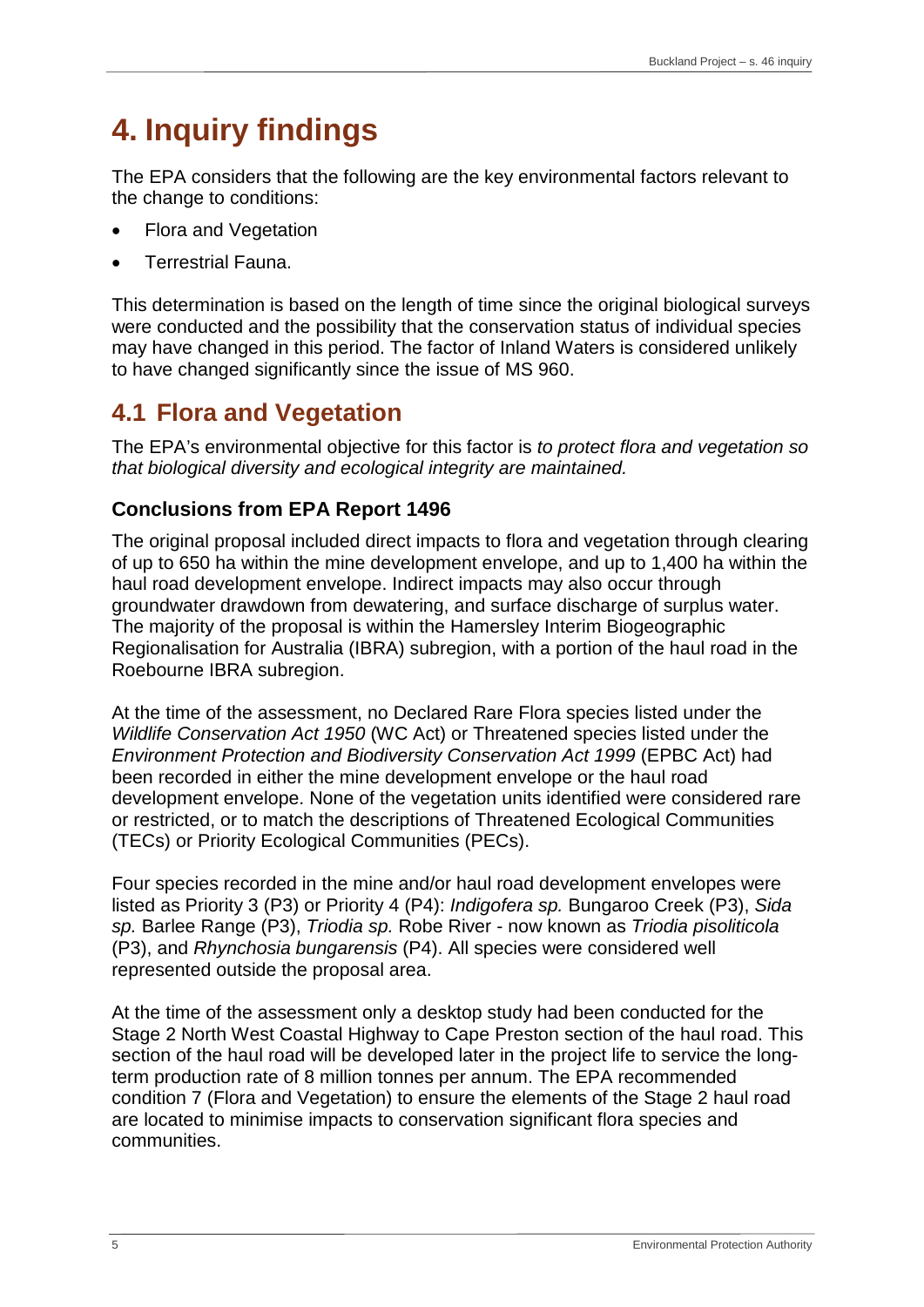The EPA acknowledged that the proponent had designed the proposal to minimise clearing and mitigate impacts to significant environmental values. The EPA considered, however, that in the context of cumulative impacts from development proposals in the Pilbara IBRA region the proposal would result in a significant residual impact relating to the clearing of up to 2,050 ha of 'good' to 'excellent' condition native vegetation. The EPA recommended condition 8 (Residual Impacts and Risk Management Measures) requiring the proponent to contribute funds to a 'government-established conservation offset fund or an alternative offset arrangement' for the clearing of 'good' to 'excellent' condition native vegetation within the Hamersley IBRA subregion. The EPA's recommended condition 8 did not require offsets for the portion of clearing within the Roebourne IBRA subregion, as this clearing was not considered to be significant in a cumulative context.

EPA Report 1496 stated that, having particular regard to:

- a) no DRF, threatened species, TECs or PECs being recorded in the surveyed areas for the mine area and haul road
- b) the measures that the proponent has committed to take to avoid, minimise and rectify impacts to flora and vegetation
- c) the likely level of restoration of ecological values and functions that would be achieved through best practice rehabilitation
- d) the significant residual impact associated with the clearing of the portion of up to 2,050 ha of 'good to excellent' condition native vegetation that is located within the Hamersley IBRA subregion,

the EPA considered that the proposal could be managed to meet the EPA's objective for Flora and Vegetation provided that:

- elements of the proposal were limited to the authorised extent defined in Schedule 1 of the recommended environmental conditions
- condition 7 (Flora and Vegetation) was imposed requiring the proponent to develop and implement a Vegetation Management Plan for the Stage 2 section of the haul road
- condition 8 (Residual Impacts and Risk Management Measures) was imposed to counterbalance the significant residual impacts of the clearing of the portion of 'good to excellent' condition native vegetation that is located within the Hamersley IBRA subregion.

#### **Assessment of the requested change to conditions**

The EPA considers that the following current environmental policy and guidance is relevant to its assessment of the proposed changes to conditions:

- *Environmental Factor Guideline – Flora and Vegetation* (EPA 2016a)
- *WA Environmental Offsets Policy* (Government of Western Australia 2011)
- *WA Environmental Offsets Guidelines* (Government of Western Australia 2014).

The current approved proposal includes the changes approved under s. 45C (Attachment 1 to MS 960, 21 September 2015), which increased the total area of clearing by 153 ha to 2,203 ha.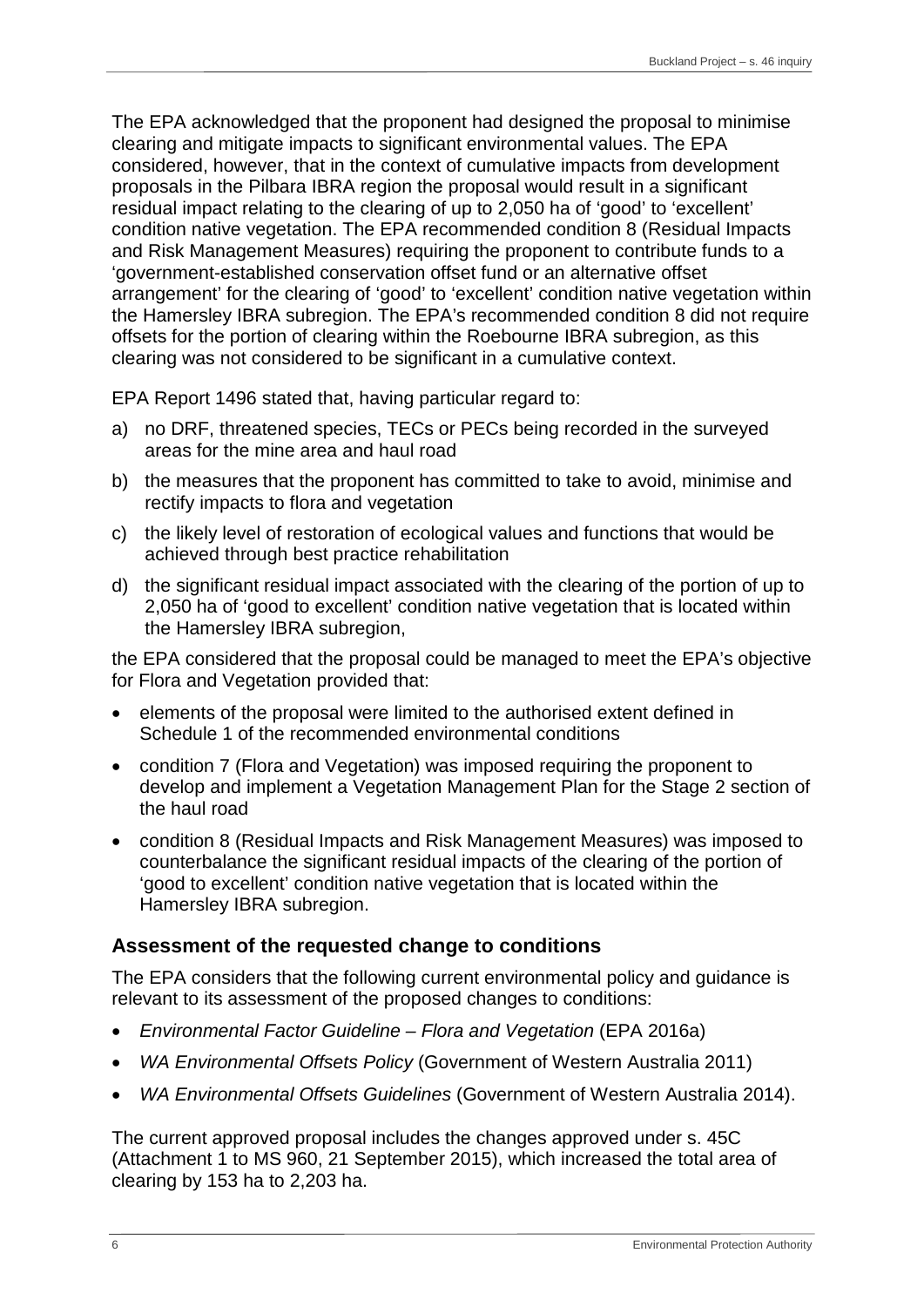<span id="page-9-0"></span>No further flora and vegetation surveys have been conducted for the mine or Stage 1 of the haul road since the publication of MS 960. However, the proponent is not proposing any further changes to the proposal that would change the potential impacts to Flora and Vegetation, or any changes to the implementation conditions of MS 960 relating to the management of impacts to Flora and Vegetation.

There has been no change in conservation status for the four Priority flora previously recorded within the proposal development envelopes.

The EPA is satisfied that its objectives for this factor can be met, and the potential impacts of the proposal can be managed through existing implementation condition 1 (Proposal Implementation) and condition 7 (Flora and Vegetation).

### **Residual Impacts and Risk Management Measures (Offsets)**

The proposal as currently approved requires clearing of up to 2,203 ha of 'good' to 'excellent' condition native vegetation within the Pilbara IBRA region, including the loss of habitat for conservation significant fauna species. As stated in its advice to the Minister under s. 16(e) of the EP Act (EPA 2014), the EPA is concerned that, without intervention, the increasing cumulative impacts of development and land use within the region will significantly impact on biodiversity and environmental values.

Consistent with this advice, and the *WA Environmental Offsets Guidelines,* the EPA recommended a condition (condition 8 of MS 960) be set on the proposal requiring the proponent to contribute funds to 'a government-established conservation offset fund or an alternative offset arrangement providing an equivalent outcome as determined by the Minister'.

Since the original assessment and publication of MS 960, the Pilbara Environmental Offsets Fund has been established to receive funds from proponents, and standardised wording has been developed for conditions requiring offsets for clearing of 'good' to 'excellent' condition vegetation within the Pilbara IBRA region. The contemporary wording clarifies the obligations of proponents and provides for a consistent approach between proposals for contributions to the fund. The EPA recommends condition 8 of MS 960 is updated to use the contemporary wording.

## **4.2 Terrestrial Fauna**

The EPA's environmental objective for this factor is *to protect terrestrial fauna so that biological diversity and ecological integrity are maintained.*

### **Conclusions from EPA Report 1496**

The main potential impacts of the proposal on terrestrial fauna are through clearing of habitat and changes to the creek flow regimes.

Fauna surveys conducted for the original assessment recorded six conservation significant vertebrate fauna species within the mine site and/or haul road development envelope; northern quoll (Endangered under the WC Act and EPBC Act), Pilbara leaf-nosed bat (Vulnerable under the WC Act and EPBC Act), rainbow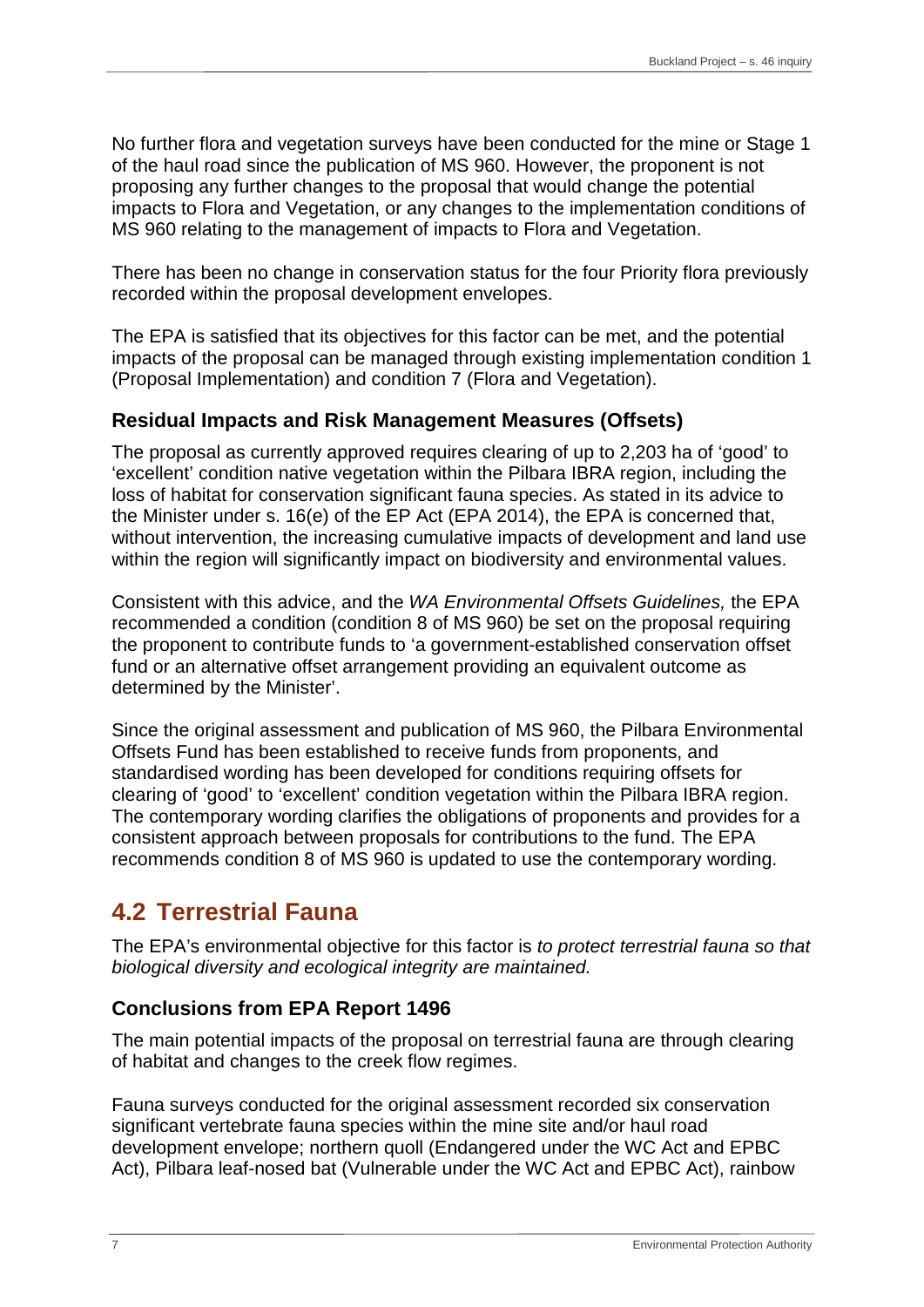bee-eater (Schedule 5 WC Act – Migratory birds), bush stone-curlew (P4), longtailed dunnart (P4) and western pebble-mound mouse (P4).

No confirmed short range endemic (SRE) invertebrates were recorded in the mine or haul road development envelopes. Several taxa considered likely or potential SREs were identified, however all were either also recorded outside the development envelopes, or recorded in habitats considered well represented outside of the envelopes.

Vertebrate fauna and SRE invertebrate fauna habitats (including for conservation significant species) identified within the proposal area were not considered restricted, and were also present in adjacent areas likely with similar fauna assemblages to those within the proposal area.

The referral decision under the EPBC Act (EPBC 2013/6867; DSEWPaC 2013) limits the clearing of northern quoll denning habitat within the mine development envelope to 12.83 ha, and requires the proponent to develop a specific Northern Quoll Management Strategy including avoidance and mitigation measures.

Having particular regard to:

- a) the design of the proposal to avoid, minimise and rectify potential impacts on fauna in the mine area and haul road corridor
- b) the significant residual impact of the loss of habitat for conservation significant fauna species
- c) the proponent's proposed management measures for the northern quoll and other conservation significant fauna
- d) the Australian Government requirements to limit the clearing of northern quoll habitat and develop a Northern Quoll Management Strategy to ensure potential impacts to the northern quoll are minimised,

the EPA considered that the proposal could be managed to meet the EPA's objective for terrestrial fauna provided that condition 8 (Residual Impacts and Risk Management Measures) was imposed to counterbalance the significant residual impact of the loss of habitat for conservation significant fauna species.

#### **Assessment of the proposed change to conditions**

The EPA considers that the following current environmental policy and guidance is relevant to its assessment of the proposal for this factor:

• *Environmental Factor Guideline – Terrestrial Fauna* (EPA 2016b).

No further terrestrial fauna studies have been carried out since the publication of MS 960. However, the proponent is not proposing any changes to the proposal that would change the potential impacts to terrestrial fauna, or any changes to the conditions of MS 960 relating to the management of impacts to terrestrial fauna.

Since the original assessment the *Biodiversity Conservation Act 2016* (BC Act) has replaced the WC Act as the legislation providing for the listing of threatened native flora and threatened native fauna. There has been no change in conservation status for four of the six conservation significant vertebrate fauna species previously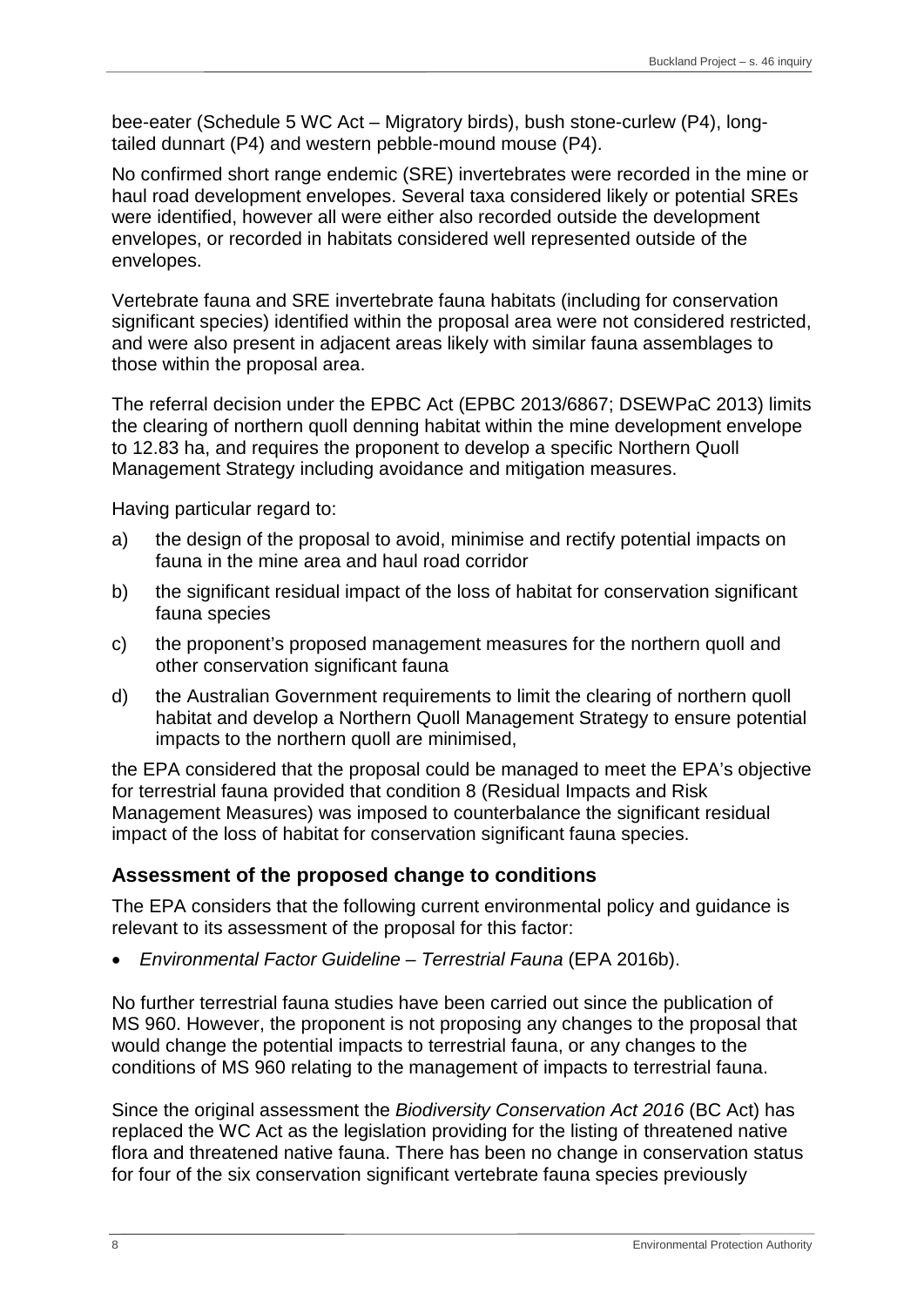recorded; northern quoll, Pilbara leaf-nosed bat, long tailed dunnart, and western pebble-mound mouse. The other two species, rainbow bee-eater and bush stonecurlew, no longer have formal conservation status.

The EPA is satisfied that its objectives for this factor can be met, and the potential impacts of the proposal can be managed through existing implementation condition 1 (Proposal Implementation) and condition 8 (Residual Impacts and Risk Management Measures), updated to contemporary wording as recommended in Appendix 1.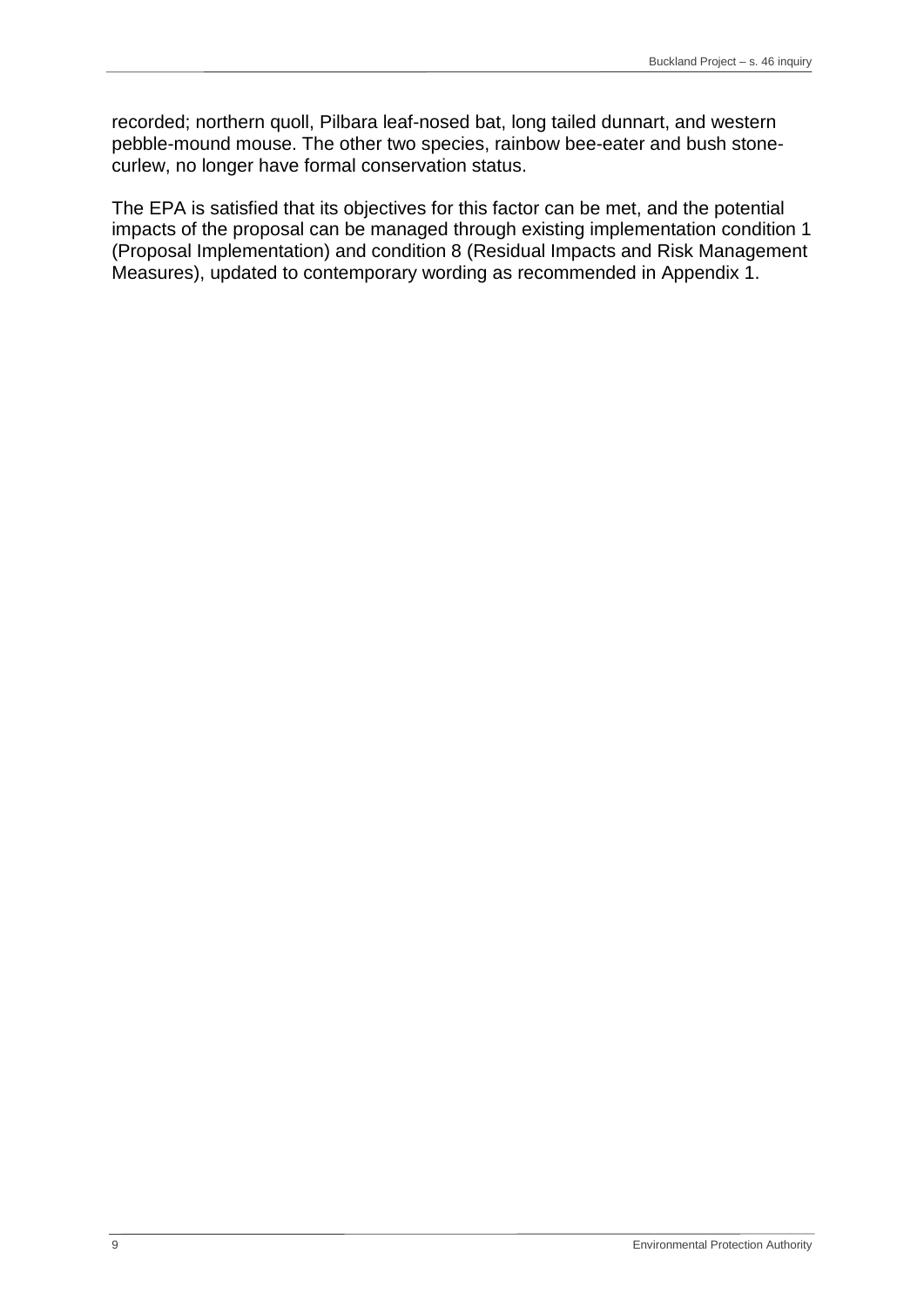# <span id="page-12-0"></span>**5. Conclusions and recommendations**

## *Change to condition 3*

The proponent has requested changes to condition 3 in order to extend the Time Limit for Proposal Implementation. The EPA considers it appropriate to extend the Time Limit for Proposal Implementation by five years to 12 February 2024.

## *Change to condition 8*

The EPA considers it appropriate to update condition 8 (Residual Impacts and Risk Management Measures) to contemporary wording requiring the proponent to contribute funds to the Pilbara Environmental Offset Fund. The contemporary wording clarifies the obligations of the proponent and provides for a consistent approach between proposals for contributions to the Fund.

## **Conclusions**

In relation to the environmental factors, and considering the information provided by the proponent and relevant EPA policies and guidelines, the EPA concludes that:

- there are no changes to the proposal associated with the request to change conditions
- there is no significant new or additional information that changes the conclusions reached by the EPA, under any of the key environmental factors, during its original assessment of the proposal detailed in Report 1496 (December 2013)
- no new significant environmental factors have arisen since the EPA's original assessment of the proposal
- the impacts to the key environmental factors are considered manageable, based on the requirements of the original conditions retained in Ministerial Statement 960, and the imposition of the attached recommended conditions.

## **Recommendations**

Having inquired into this matter, the EPA submits the following recommendations to the Minister for Environment under s. 46 of the EP Act:

- 1. While retaining the environmental requirements of the original conditions of Ministerial Statement 960, it is appropriate to change implementation conditions 3 and 8, and replace them with new implementation conditions.
- 2. After complying with s. 46(8) of the EP Act, the Minister may issue a statement of decision to change conditions 3 and 8 of Statement 960 in the manner provided for in the attached recommended Statement (Appendix 1).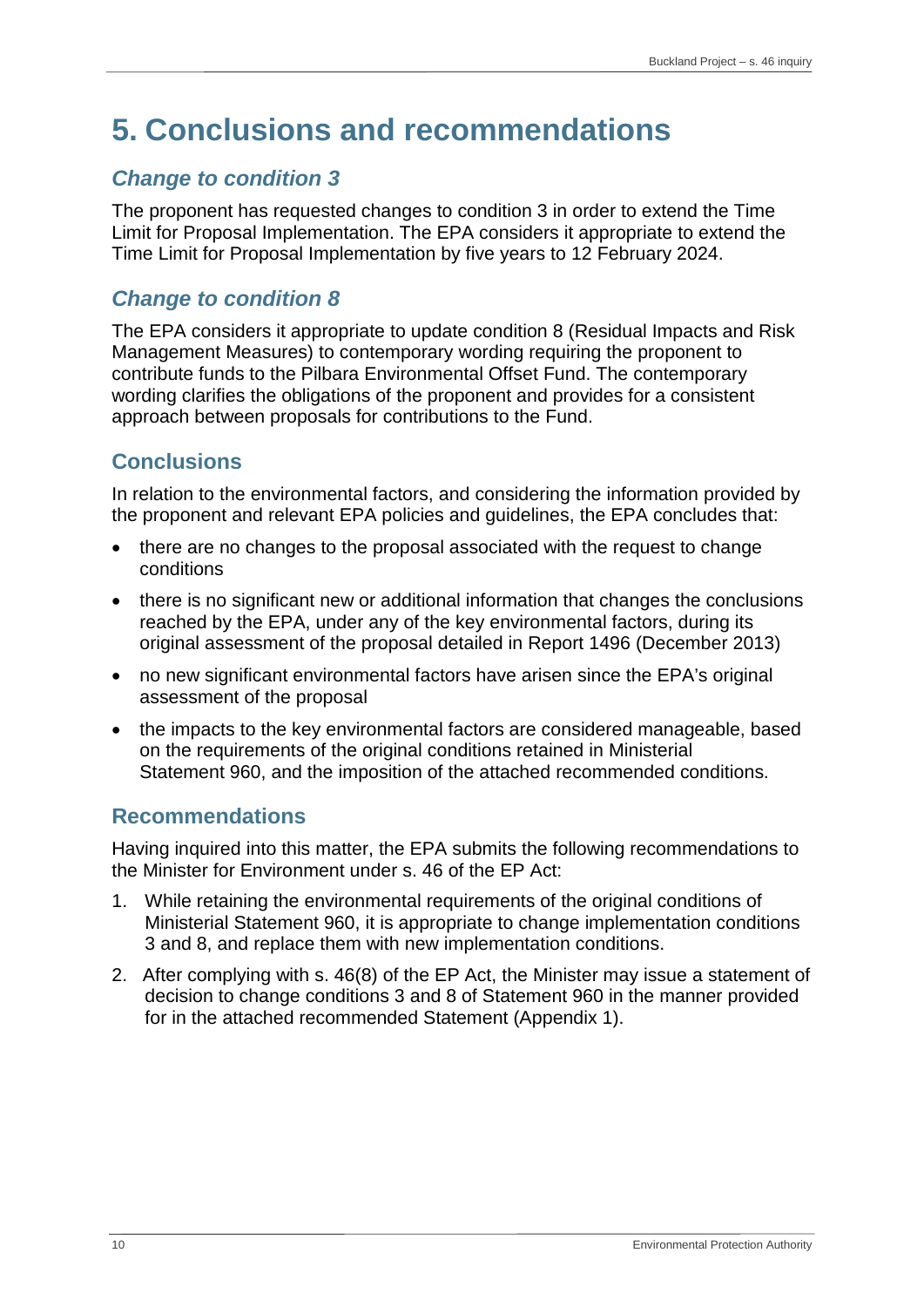## <span id="page-13-0"></span>**References**

DSEWPaC 2013, Notification of Referral Decision, Buckland Iron Ore Mining Project, WA (EPBC 2013/6867) Australian Government Department of Sustainability, Environment, Water, Population and Communities, Canberra, ACT.

EPA 2013, Buckland Project, Report and recommendations of the Environmental Protection Authority, Environmental Protection Authority (Report 1496), Perth, WA.

EPA 2014, *Cumulative environmental impacts of development in the Pilbara Region – Advice of the Environmental Protection Authority to the Minister for Environment under Section 16 (e) of the Environmental Protection Act 1986,* Environmental Protection Authority, Perth, WA.

EPA 2016a, *Environmental Factor Guideline – Flora and Vegetation*, Environmental Protection Authority, Perth, WA.

EPA 2016b, *Environmental Factor Guideline – Terrestrial Fauna*, Environmental Protection Authority, Perth, WA.

EPA 2020a, *Environmental Impact Assessment (Part IV Divisions 1 and 2) Procedures Manual,* Environmental Protection Authority, Perth, WA.

EPA 2020b, *Statement of Environmental Principles, Factors and Objectives*, Environmental Protection Authority, Perth, WA.

Government of Western Australia 2011, *WA Environmental Offsets Policy,*  Government of Western Australia, Perth, WA.

Government of Western Australia 2014, *WA Environmental Offsets Guidelines,*  Western Australia 2014, Perth, WA.

State of Western Australia 2016, Western Australia Government Gazette, No. 223, 13 December 2016.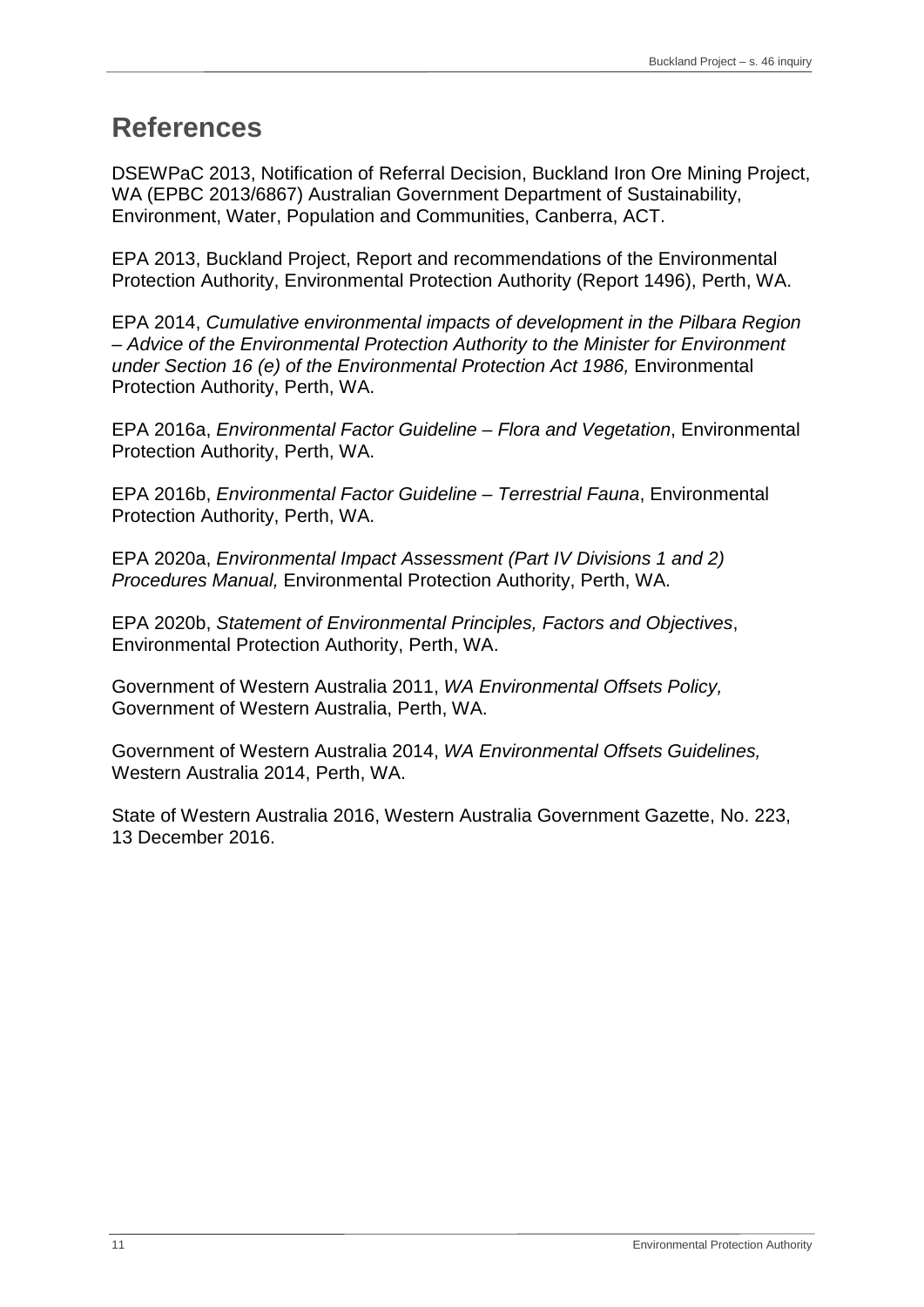## <span id="page-14-0"></span>**Appendix 1: Identified Decision-Making Authorities and recommended environmental conditions**

### **Identified Decision-Making Authorities**

The following decision-making authorities have been identified for the purposes of s. 45 as applied by s. 46(8) of the *Environmental Protection Act 1986*:

| <b>Decision-Making Authority</b>                                                          | <b>Legislation (and Approval)</b>                                                                              |
|-------------------------------------------------------------------------------------------|----------------------------------------------------------------------------------------------------------------|
| 1. Minister for Water                                                                     | <b>Rights in Water and Irrigation Act 1914</b><br>(Water abstraction licence and water<br>reinjection licence) |
| 2. Minister for Environment                                                               | <b>Biodiversity Conservation Act 2016</b><br>(Taking of flora and fauna)                                       |
| 3. Minister for Aboriginal Affairs                                                        | <b>Aboriginal Heritage Act 1972</b><br>(s. 18 approval)                                                        |
| 4. Minister for Mines and Petroleum                                                       | Mining Act 1978<br>(Grant of mining lease and general lease<br>for haul road)                                  |
| 5. Minister for State Agreement                                                           | <b>State Agreement Act</b>                                                                                     |
| 6. Chief Executive Officer,<br>Department of Water and<br><b>Environmental Regulation</b> | <b>Environmental Protection Act 1986</b><br>(Works approval and licence)                                       |
| Department of Mines, Industry<br><b>Regulation and Safety</b>                             |                                                                                                                |
| 7. Executive Director, Resource and<br><b>Environmental Compliance</b>                    | Mining Act 1978<br>(Mining proposal)                                                                           |
| 8. State Mining Engineer                                                                  | Mines Safety and Inspection Act 1994<br>(Mine safety)                                                          |
| 9. Chief Dangerous Goods Officer                                                          | Dangerous Goods Safety Act 2004<br>(Dangerous goods)                                                           |

Note: In this instance, agreement is only required with DMAs 1 to 5 since these DMAs are Ministers.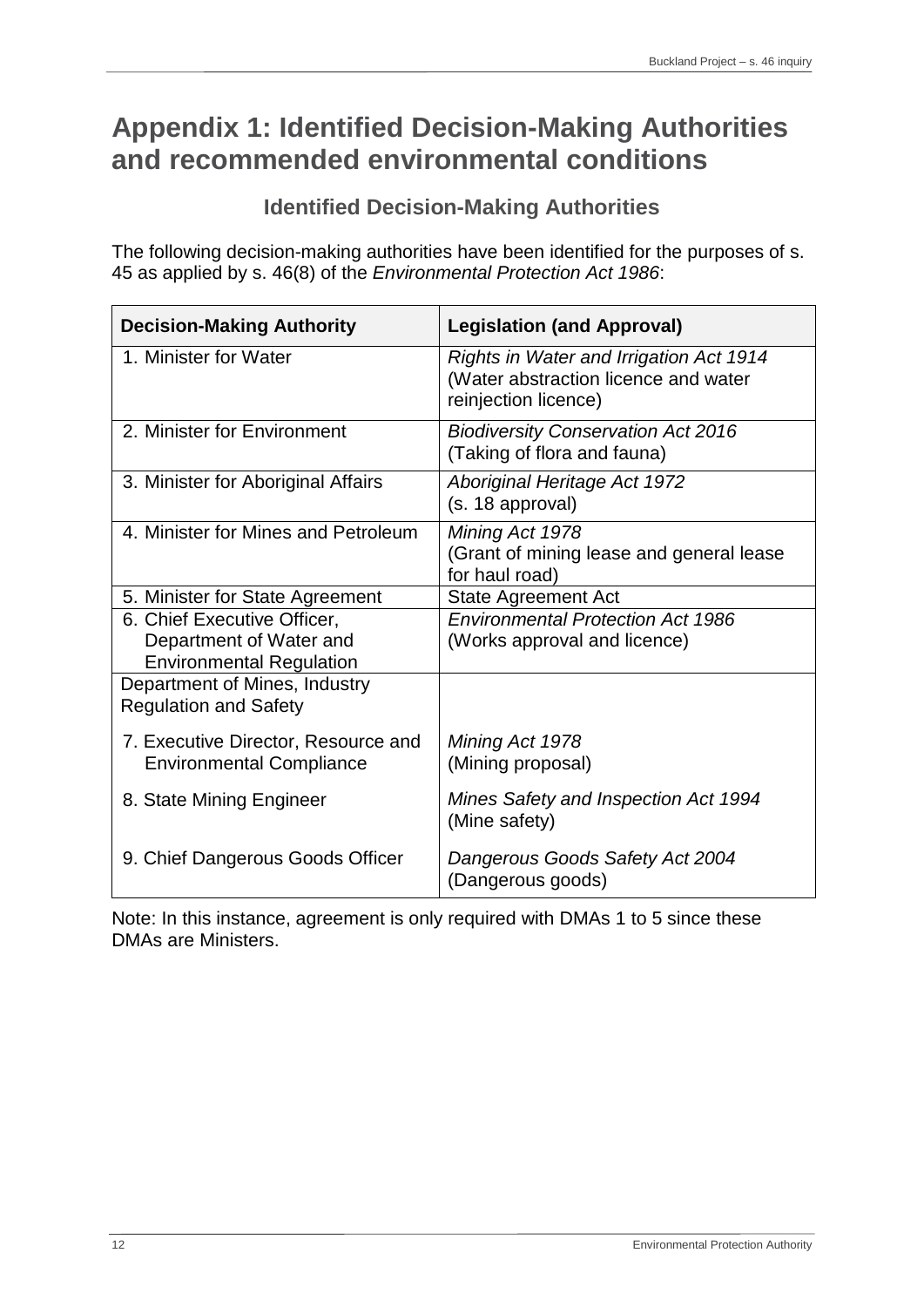## **Recommended Environmental Conditions**

#### **STATEMENT TO CHANGE THE IMPLEMENTATION CONDITIONS APPLYING TO A PROPOSAL (Section 46 of the** *Environmental Protection Act 1986***)**

#### BUCKLAND PROJECT

| Proposal:                 | To develop and operate an iron ore mine, processing<br>facilities and supporting infrastructure, 45 km south-south-<br>east of Pannawonica in the Shire of Ashburton, and a 176<br>km haul road from the mine site to the customer delivery<br>point near Cape Preston. |
|---------------------------|-------------------------------------------------------------------------------------------------------------------------------------------------------------------------------------------------------------------------------------------------------------------------|
| <b>Proponent:</b>         | BC Pilbara Iron Ore Pty Ltd<br>Australian Company Number 107 492 517                                                                                                                                                                                                    |
| <b>Proponent Address:</b> | Level 2, 1 Altona Street<br>West Perth WA 6872                                                                                                                                                                                                                          |

#### **Report of the Environmental Protection Authority:** 1678

#### **Preceding Statement/s Relating to this Proposal:** 960

Pursuant to section 45 of the *Environmental Protection Act 1986,* as applied by section 46(8), it has been agreed that the implementation conditions set out in Ministerial Statement No. 960, be changed as specified in this Statement.

#### **Condition 3 of Ministerial Statement 960 is deleted and replaced with:**

#### **3 Time Limit for Proposal Implementation**

- 3-1 The proponent shall not commence implementation of the proposal after 12 February 2024, and any commencement, prior to this date, must be substantial.
- 3-2 Any commencement of implementation of the proposal, on or before 12 February 2024, must be demonstrated as substantial by providing the CEO with written evidence, on or before 12 February 2024.

#### **Condition 8 of Ministerial Statement 960 is deleted and replaced with:**

#### **8 Residual Impacts and Risk Management Measures**

8-1 The proponent shall contribute funds to the **Pilbara Environmental Offsets Fund** calculated pursuant to condition 8-2, to achieve the objective of counterbalancing the significant residual impacts to 'Good' to 'Excellent' condition native vegetation, including the loss of denning/shelter habitat for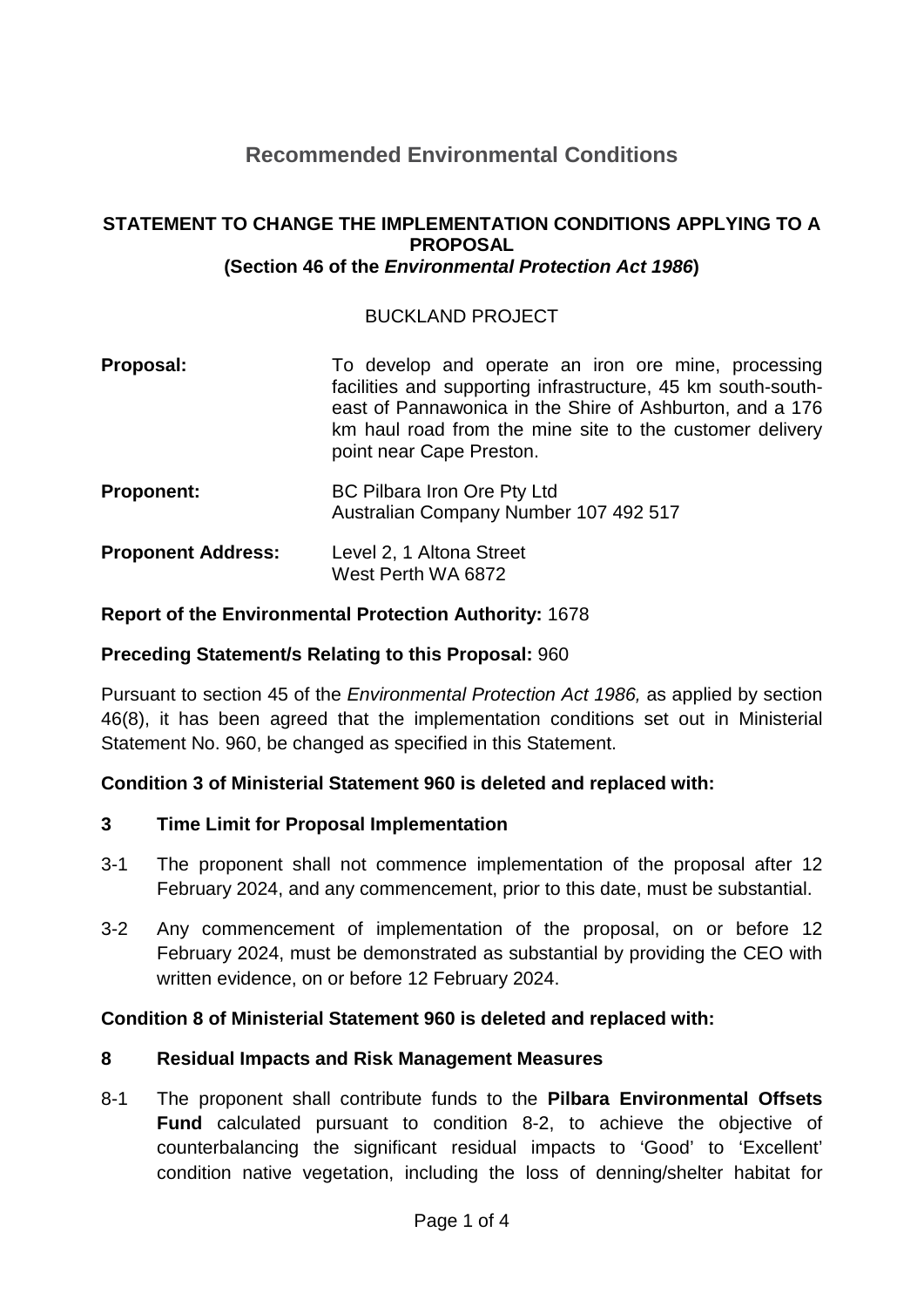northern quoll and foraging habitat for Pilbara leaf-nosed bat, subject to any reduction approved by the CEO under condition 8-10.

- 8-2 The proponent's contribution to the **Pilbara Environmental Offsets Fund** shall be paid biennially, with the amount to be contributed calculated based on the clearing undertaken in each year of the biennial reporting period in accordance with the rates in condition 8-3. The first biennial reporting period shall commence from ground disturbing activities of the environmental values identified in condition 8-3.
- 8-3 Calculated on the 2018-2019 financial year, the contribution rates are:
	- (1) \$816 AUD (excluding GST) per hectare of 'Good' to 'Excellent' condition native vegetation cleared within the **Mine Development Envelope** within the Hamersley IBRA subregion; and
	- (2) \$816 AUD (excluding GST) per hectare of 'Good' to 'Excellent' condition native vegetation cleared within the **Haul Road Development Envelope** and **Central Services Facility Envelope** within the Hamersley IBRA subregion.
- 8-4 From the commencement of the 2018-2019 financial year, the rates in condition 8-3 will be adjusted annually each subsequent financial year in accordance with the percentage change in the CPI applicable to that financial year.
- 8-5 Prior to ground disturbing activities of the environmental values identified in condition 8-3, the proponent shall prepare and submit an Impact Reconciliation Procedure to the CEO.
- 8-6 The Impact Reconciliation Procedure required pursuant to condition 8-5 shall:
	- (1) state that clearing calculations for the first biennial reporting period will commence from ground disturbing activities in accordance with condition 8- 2 and end on the second 30 June following commencement of ground disturbing activities;
	- (2) state that clearing calculations for each subsequent biennial reporting period will commence on 1 July of the required reporting period, unless otherwise agreed by the CEO;
	- (3) include a methodology to calculate the amount of clearing undertaken during each year of the biennial reporting period for each of the environmental values identified in condition 8-3;
	- (4) include a methodology for calculating the amount of temporary vegetation clearing within the **Haul Road Development Envelope** within the Hamersley IBRA subregion that has commenced rehabilitation within twelve (12) months of final commissioning of the haul road;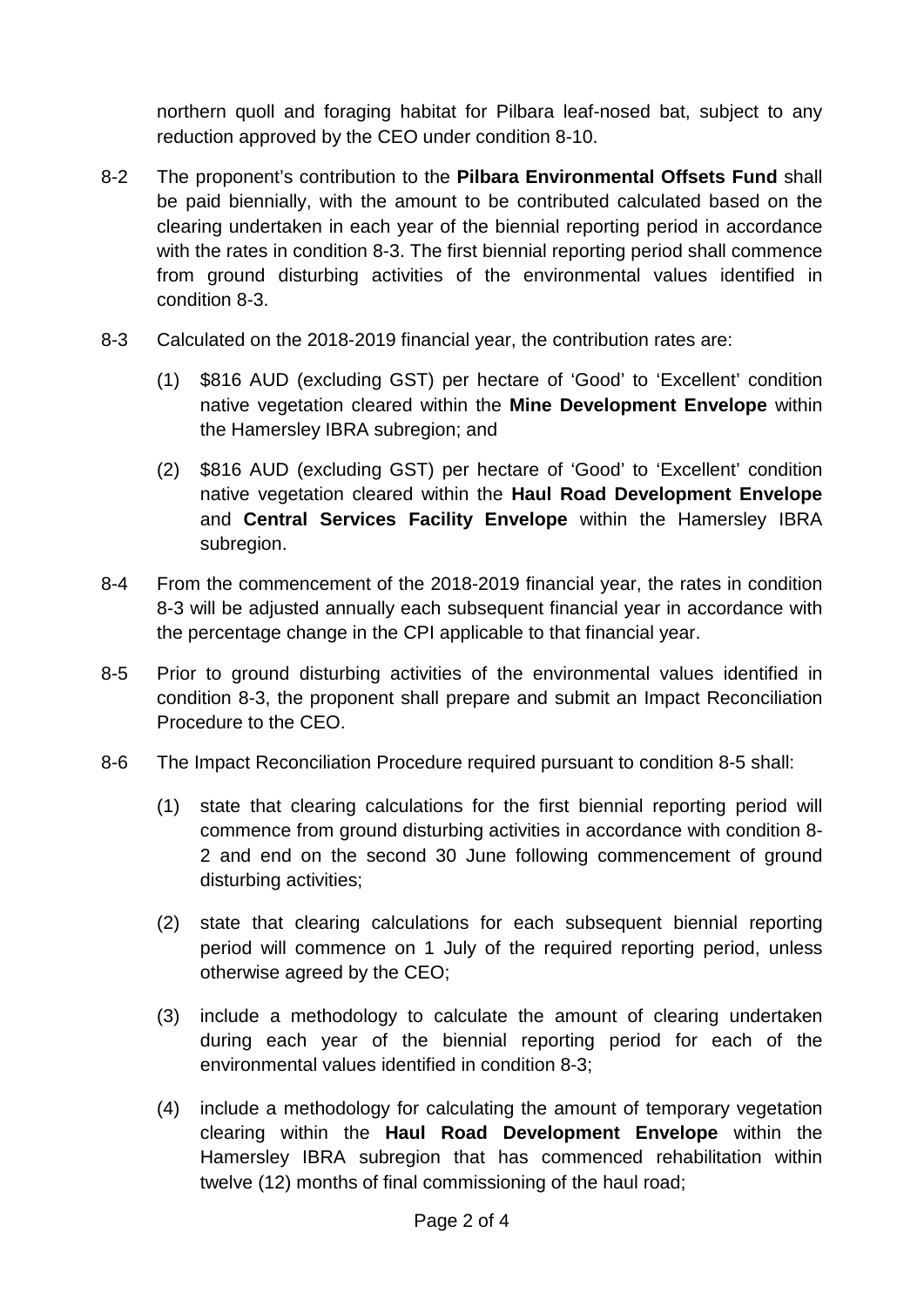- (5) identify that any areas cleared within the **Haul Road Development Envelope** within the Hamersley IBRA subregion that have not commenced rehabilitation within twelve (12) months of final commissioning of the haul road are to be included in the area of clearing subject to condition 8-2;
- (6) indicate the timing and content of the Impact Reconciliation Reports; and
- (7) be prepared in accordance with *Instructions on how to prepare Environmental Protection Act 1986 Part IV Impact Reconciliation Procedures and Impact Reconciliation Reports* (or any subsequent revisions).
- 8-7 The proponent shall not commence ground disturbing activities for the environmental values identified in condition 8-3, unless otherwise agreed by the CEO, until the CEO has confirmed in writing that the Impact Reconciliation Procedure satisfies the requirements of condition 8-6.
- 8-8 The proponent shall submit Impact Reconciliation Reports in accordance with the Impact Reconciliation Procedure approved under condition 8-7.
- 8-9 The Impact Reconciliation Reports required pursuant to condition 8-8 shall provide the location and spatial extent of the clearing undertaken within the **Mine Development Envelope, Central Services Facility Envelope** and **Haul Road Development Envelope** during each year of each biennial reporting period.
- 8-10 The proponent may apply in writing to seek the written approval of the CEO to reduce all or part of the contribution payable under condition 8-2 where:
	- (1) a payment has been made to satisfy a condition of an approval under the *Environment Protection and Biodiversity Conservation Act 1999* in relation to the proposal;
	- (2) the payment is made for the purpose of counterbalancing impacts of the proposal on matters of national environmental significance; and
	- (3) the payment is made for the purpose of counterbalancing the significant residual impacts to the environmental values identified in condition 8-3.